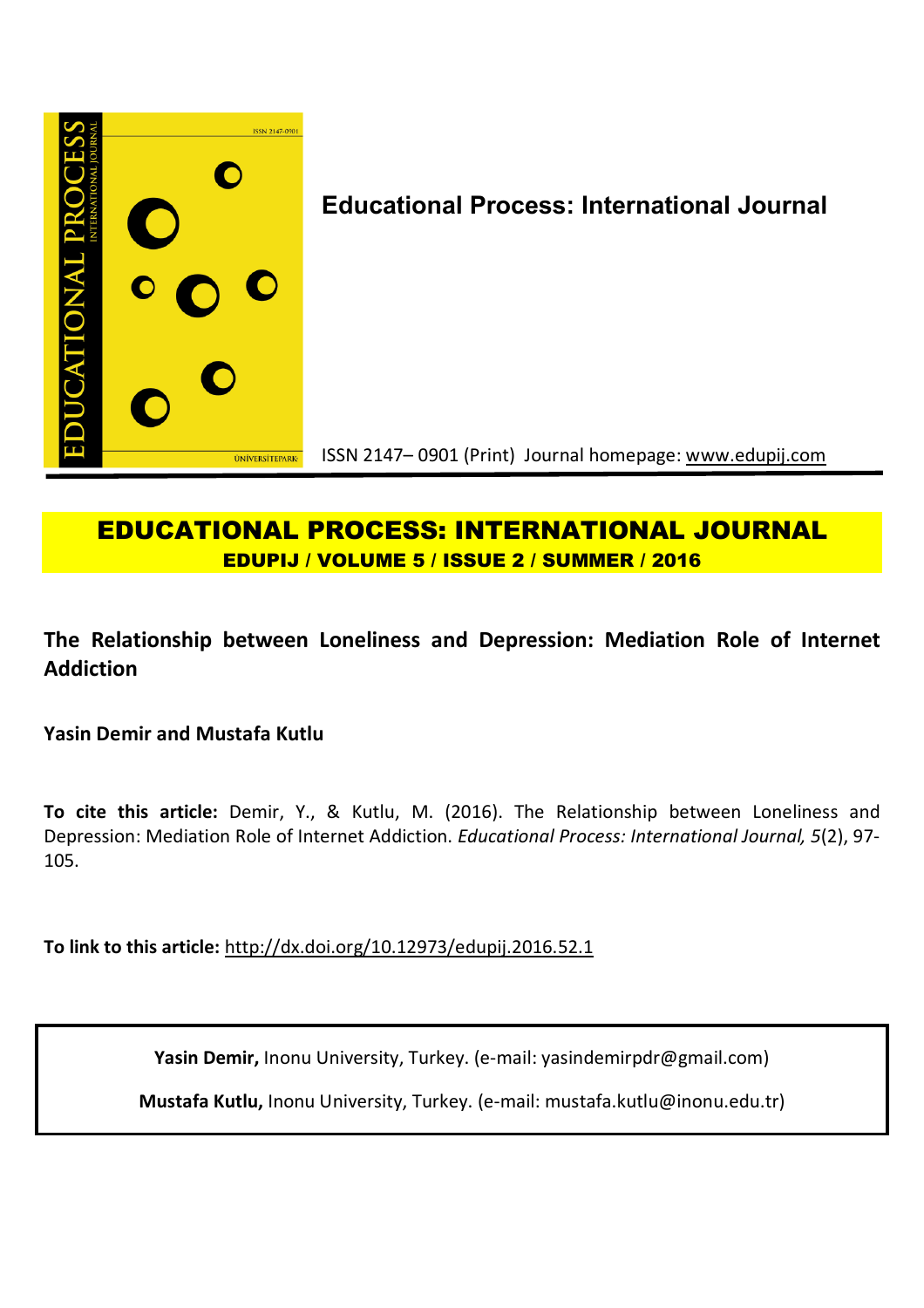### **The Relationship between Loneliness and Depression: Mediation Role of Internet Addiction**

### YASIN DEMIR and MUSTAFA KUTLU

#### **Abstract**

The aim of this study is to examine the mediation role of internet addiction in the relationship between loneliness and depression. 452 university students (241 women, 211 men) ranging in age from 17 to 31 and who are receiving education in different faculties at Firat University in Turkey participated in the study. UCLA Loneliness Scale, Young Internet Addiction Test Short Form, and Indication Scanning List was applied to the participants. The data were analyzed with correlation, regression, hierarchical regression analysis, and Sobel Z test. According to correlation analysis, there are relations in a positive way among loneliness, depression, and internet addiction. In reference to regression analysis, loneliness predicts internet addiction and depression. However, internet addiction also predicts depression as well. As a result of hierarchical regression analysis to determine the mediation role of internet addiction, it was monitored that internet addiction has partial mediation in the relation between loneliness and depression. In addition to that, it was confirmed that this mediation predicts at a significant level with Sobel Z Test. The findings of the study demonstrate a partial mediation role of internet addiction in the relation between loneliness and depression. According to this result, it can be stated that loneliness and internet addiction are risk factors for depression. In terms of studies on depression, the results of this study can be taken into consideration.

**Keywords:** loneliness, depression, internet addiction, mediation role, hierarchical regression analysis.

> **Erosset** DOI: 10.12973/edupij.2016.52.1 ………………………………………........….....………………………………...…………… EDUPIJ / ISSN 2147– 0901 © 2016 Copyright © 2016 by ÜNİVERSİTEPARK Limited edupij.com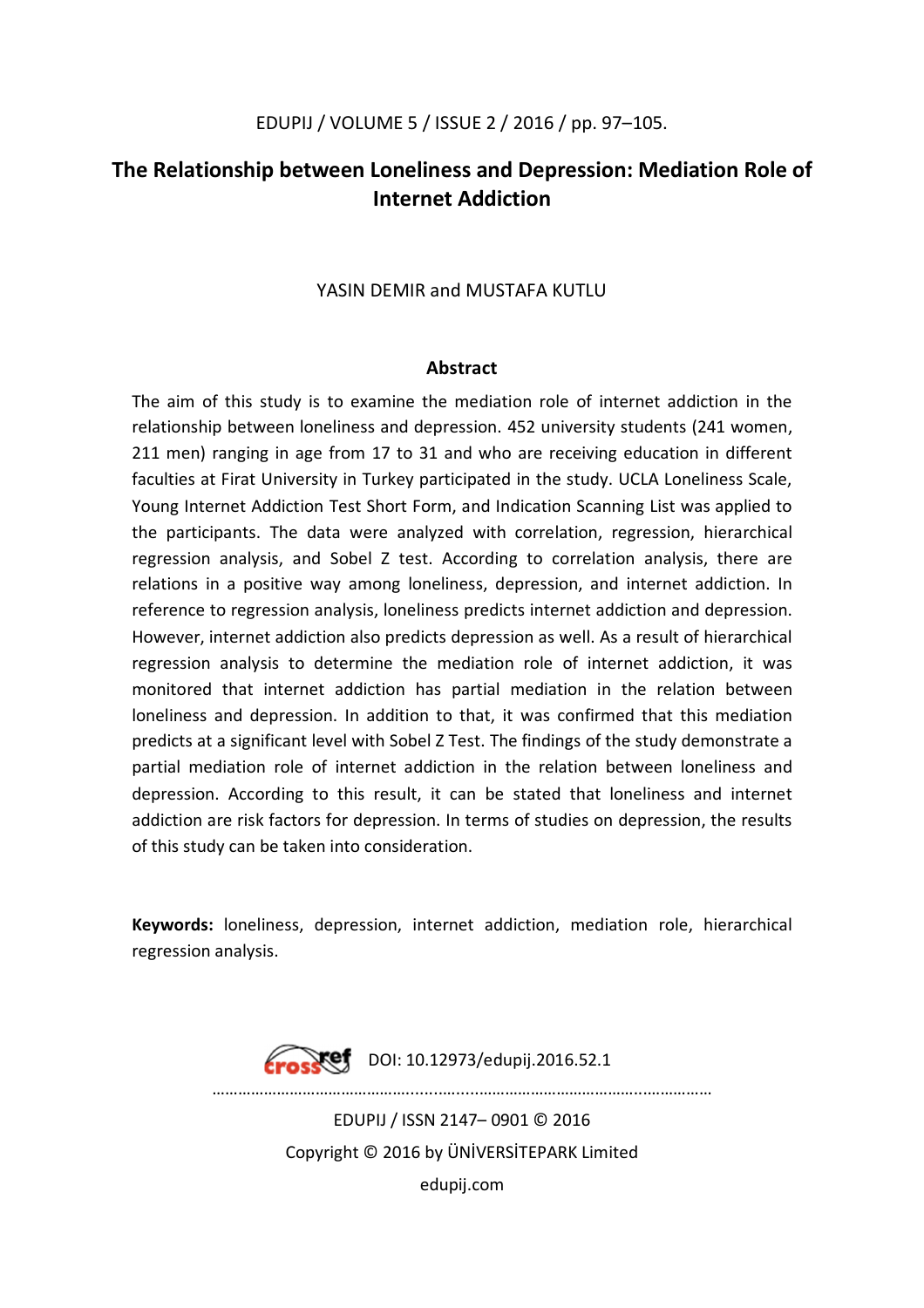One of the primary needs of humans, as social beings, is to be able to enter into relationships with other individuals (Dogan, Cetin, & Sungur, 2009; Ryan & Deci, 2000). Individuals feel lonely when their relationships with others are not at the desired levels and this feeling of loneliness makes them feel unhappy especially during their youth (Teppers, Luckyx, Klimstra, & Goossens, 2014). Studies have shown that loneliness is related to stress, social phobia, depression, shyness, and self-perception (Doane & Thurston, 2014; Ozen, 2016; Koenig & Abrams, 1999; Moore & Schultz, 1983, as cited in Karadas, 2014; Turkmen, 2016; Zhang et al., 2014). Individuals who generally experience loneliness also have low social relationship skills (Storch & Masia-Warner, 2004). Thus, loneliness can be considered as an undesired individualization (Weiss, 1973). In other words, if the individual is exposed to solitude even though he or she doesn't want to, then this is defined as loneliness. In a study conducted on students who applied for psychological assistance, it was observed that there is a moderate level of relationship between students' loneliness and depression levels (Ceyhan & Ceyhan, 2011).

Depression is a syndrome with symptoms such as worthlessness, collapse, pessimism, indifference, and deep sorrow (Ozturk, 2004). Thus, a high level of the feeling of loneliness is thought to stimulate depressive symptoms. Individuals who have difficulty in entering the desired level of face-to-face relationships resort to various solutions to eliminate their loneliness. The internet is one of the methods chosen by individuals to overcome loneliness. Although internet usage brings some benefits for the individual at the outset, as the frequency of use increases over time, it turns into an addiction (Arisoy, 2009). Just like other addictions, internet addiction also harms the quality of life of the individual. Studies have emphasized that individuals who overuse the internet display more aggressive behaviors and encounter various problems during their daily lives (Ceyhan, 2011; Kim, Choi, & Yoo, 2010). Depression is one of the conditions linked to internet addiction. Studies have put forward that there is a relationship between internet addiction and depression (Batigun & Kilic, 2011; Whang, Lee, & Chang, 2003).

It is evident in these statements that loneliness is related to both internet addiction and depression. In addition, when the relationship between loneliness and depression is considered, it can be asserted that internet addiction can have a mediator role in the relationship between loneliness and depression. In other words, it is predicted that individuals who are lonely will be internet addicts with higher rates and thus experience even more depressive feelings. The purpose of this study is to examine the mediation role of internet addiction in the relationship between loneliness and depression. Although there are many studies which examine the relationships between loneliness and internet addiction, internet addiction and depression, and loneliness and depression, there were no studies found which focused on the mediation role of internet addiction in the relationship between loneliness and depression. Thus, this study is thought to have significant contributions to the field.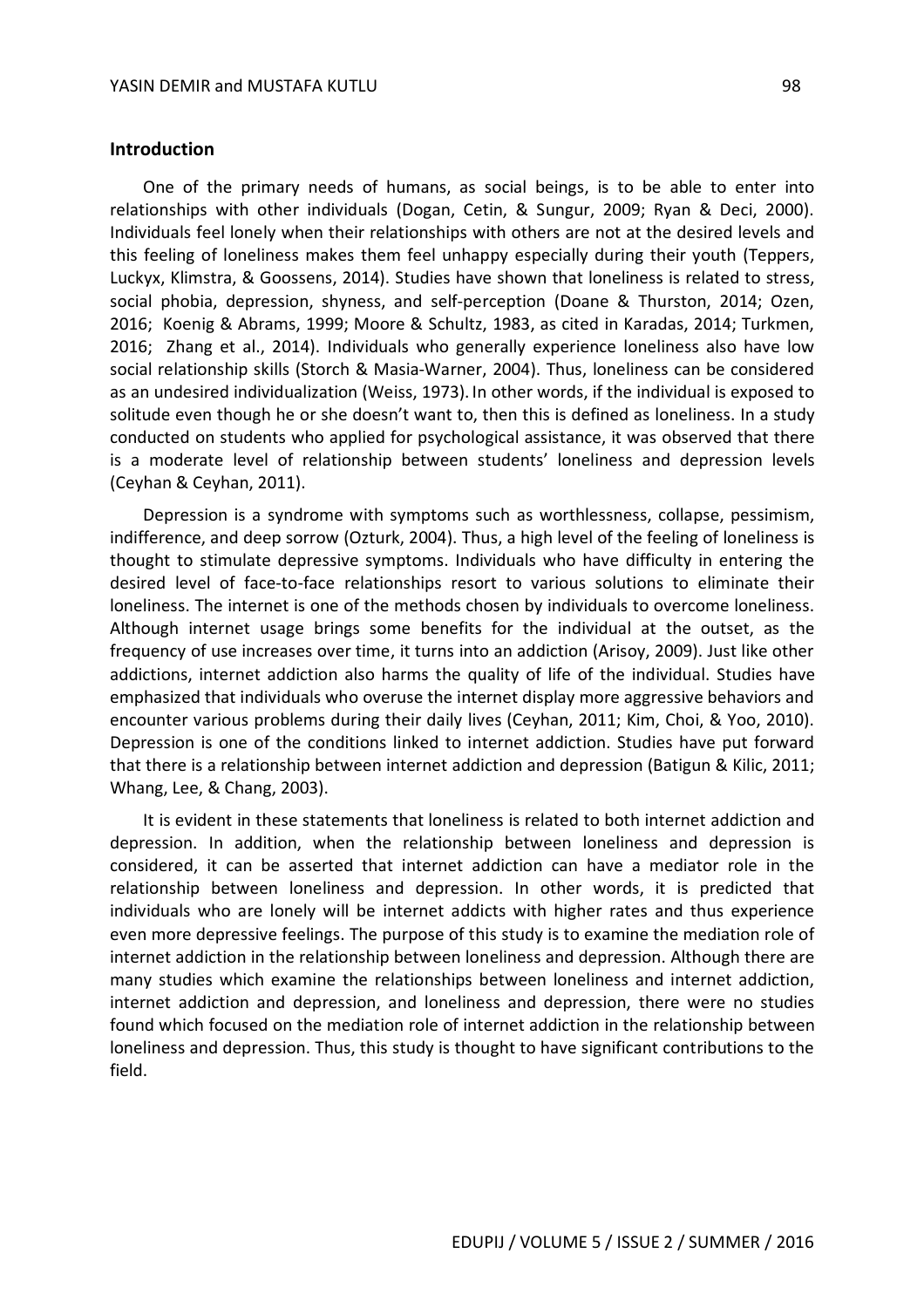#### **Methodology**

This is a descriptive study designed with the screening model. The purpose of this study was to examine the relationship between loneliness and depression levels of university students studying in various departments during 2015-2016 academic terms, and to determine the mediation role of internet addiction in this relationship. As the nature of descriptive studies requires, the conditions were examined based on their present states (Buyukozturk, Kilic-Cakmak, Akgun, Karadeniz, & Demirel, 2013). When the purpose of the study was considered, it was concluded to use the descriptive research model in this study. The research model is displayed in Figure 1.



Hypotheses of the study are as follows;

- $\bullet$  H<sub>1</sub>: Loneliness positively affects depression,
- $H_2$ : Loneliness positively affects internet addiction,
- $H_3$ : Internet addiction positively affects depression,
- $\bullet$  H<sub>4</sub>: Internet addiction has a mediation role in the relationship between loneliness and depression.

This study was conducted on 452 (241 females, 211 males) university students between the ages 17-31 who were studying in various departments of Firat University in Turkey during 2015-2016 academic terms. Convenience sampling method (Teddlie & Yu, 2007) was used in the study. The following data collection instruments were used in the study:

*UCLA Loneliness Scale:* The scale was developed by Russell, Peplau, and Ferguson (1978) and adapted into Turkish by Demir (1989). The one-dimensional scale consists of 20 items. The scale has four degrees and 10 of the items (1., 4., 5., 6., 9., 10., 15., 16., 19. and 20.) are reverse scored High scores obtained from the scale indicate an increase in the level of loneliness. The internal consistency coefficient of the scale was .94 and the test-retest reliability coefficient was .96.

*Young Internet Addiction Test Short Form (YIAT-SF):* The scale, developed by Young (1998) and changed into a short form by Pawlikowski, Altstötter-Gleich, and Brand (2013), was adapted into Turkish by Kutlu, Savci, Demir, and Aysan (2016). The scale consists of 12 items and has a 5-point Likert-type design. The Explanatory and Confirmatory factor analyses results indicate that the scale has a single factor structure for both teenage groups and university students. High scores obtained from the scale indicate high levels of internet addiction. The Cronbach alpha reliability coefficient for university students was found to be .91, and test-retest reliability was .93.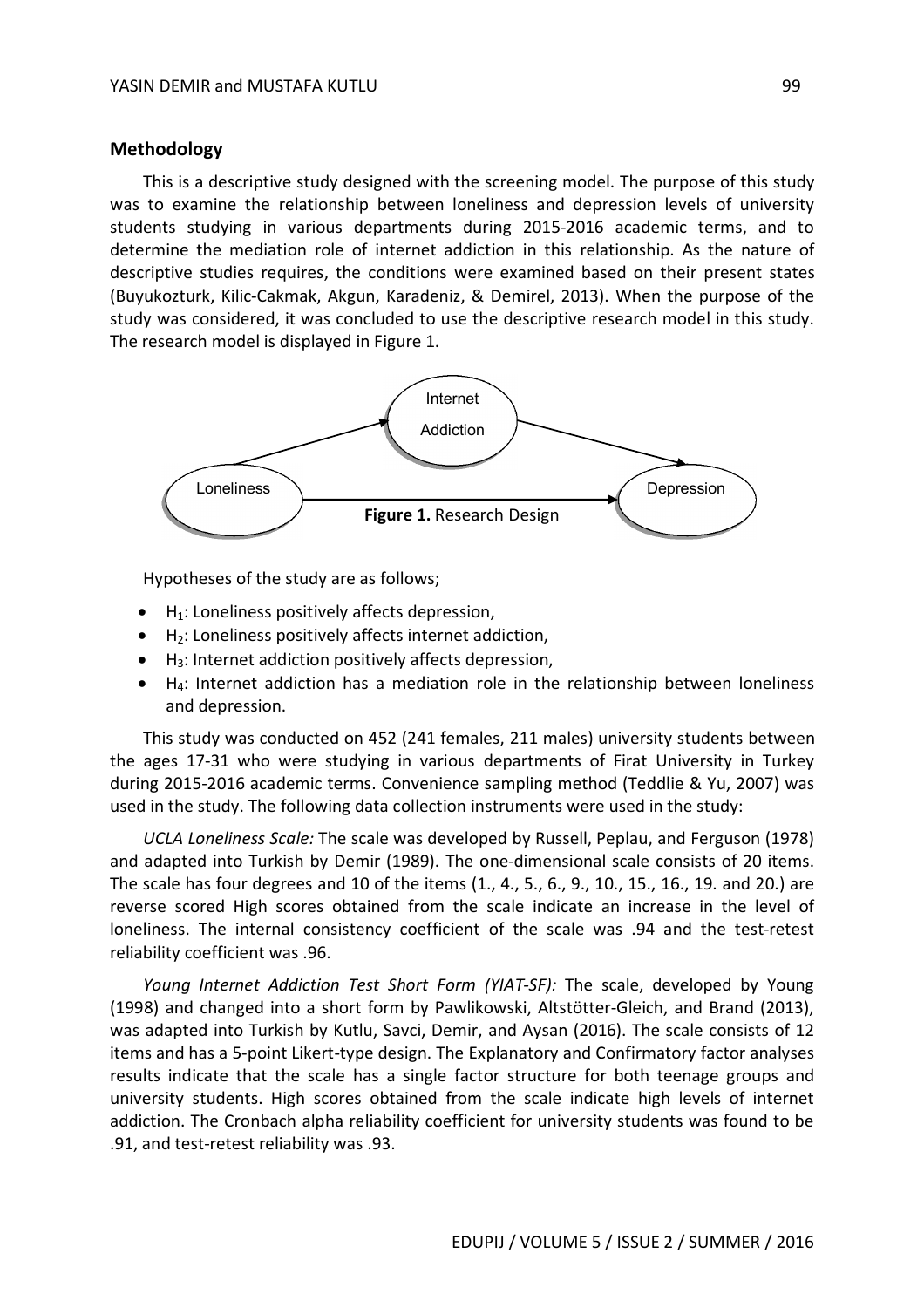*Symptom Check List (SCL-90-R):* The scale, developed by Derogatis (1977) and adapted into Turkish by Dag (1991), consists of 90 items and nine different symptom dimensions. The items regarding the dimension of "depression" were used in this study. Validity and reliability tests indicated that the scale is a valid and reliable psychiatry screening tool for the university sample.

The scales were conducted on the university students in the classrooms in which they studied, and the evaluation took 15-20 minutes. The collected data of the study were analyzed with SPSS version 18 statistical software. The assumptions required for the hierarchical regression analysis were tested before the analysis process, and the data were observed to confirm the normal and linearity assumptions. The analyses were conducted after this confirmation.

#### **Findings**

Correlation Analysis, Simple, and Hierarchical Regression Analyses are given in this section.

| Depression (1)         |          |         |  |
|------------------------|----------|---------|--|
| Internet Addiction (2) | $.350**$ |         |  |
| Loneliness (3)         | 396**    | $773**$ |  |

**Table 1.** Correlations between Depression, Internet Addiction, and Loneliness

According to the correlations between depression, internet addiction, and loneliness (Table 1), there is a positive and moderate level significant relationship between depression and internet addiction ( $r=$  -.350,  $p<$ .01) and loneliness ( $r=$  .396,  $p<$ .01), and a positive and low level significant relationship between internet addiction and loneliness (r= 273, p<.01).

**Table 2.** Simple Linear Regression Analysis Results on the Relationships between Depression, Internet Addiction, and Loneliness

|         | Predictor             | Predicted B Ss $\beta$ t R $R^2$ $\Delta R^2$ p     |  |                                          |  |  |
|---------|-----------------------|-----------------------------------------------------|--|------------------------------------------|--|--|
|         | Proc. 1 Loneliness    | Internet<br>Addiction                               |  | .369 .061 .273 6.013 .273 .074 .072 .000 |  |  |
| Proc. 2 | Internet<br>Addiction | 000. Depression .289 .037 .350 7.922 .350 .122 .120 |  |                                          |  |  |

When the  $R^2$  value in Table 2 is considered, it is evident that loneliness explains 7.4% [F(1,450) = 36.151; p< .001] of internet addiction's total variance, and internet addiction explains 12.2% of depression's total variance  $[F(1,450) = 62.762; p < .001]$ .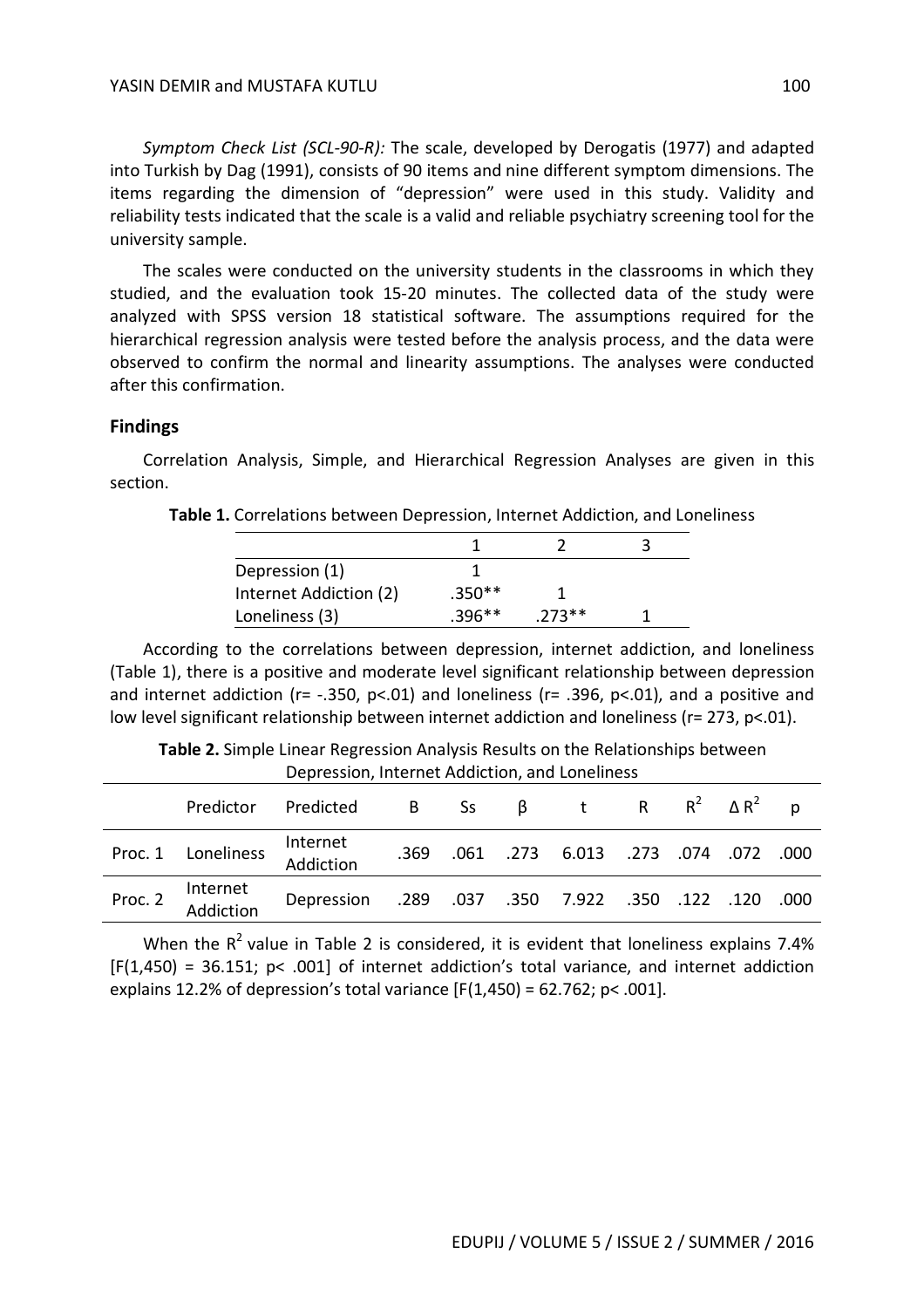| internet Addiction in the Relationship between Loneliness and Depression |      |                   |      |           |        |  |
|--------------------------------------------------------------------------|------|-------------------|------|-----------|--------|--|
| Variables                                                                | B    | Standard<br>Error | β    |           | F      |  |
| 1. Stage<br>Loneliness                                                   | .443 | .048              | .396 | $9.157**$ | 83.843 |  |
| 2. Stage<br>Loneliness                                                   | .363 | .048              | .325 | $7.505**$ | 63.399 |  |
| Internet<br>Addiction                                                    | .216 | .036              | .261 | $6.030**$ |        |  |

**Table 3.** Results of Hierarchical Regression Analysis on Predicting the Mediation Role of Internet Addiction in the Relationship between Loneliness and Depression

Predicted Variable: *Depression;*

1. Stage; R= .396, R<sup>2</sup>= .157, Corrected R<sup>2</sup>= .155 (p< .001)

2. Stage; R= .469, R<sup>2</sup>= .220, Corrected R<sup>2</sup>= .217 (p< .001)

The final procedure in testing the mediation role was the hierarchical regression analysis. The effect of loneliness on depression was examined in the first stage of the hierarchical regression analysis and it was observed that loneliness explained 15.7% of depression F(1, 449)= 83.848, p=.000) and a statistically significant relationship was detected  $(\beta = 0.396, t = 9.157, p = 0.000)$ . When internet addiction was included in the second stage of the hierarchical regression analysis, it was observed that the effect of loneliness on depression  $(β=.325, t=7.505, p=.000)$  decreased  $[R^2=.220, ΔR2=.217, F(2,449) = 63.399, p=.000].$  Baron and Kenny (1986) underline that it will have a full mediation role when the relationship is eliminated or that it will have a partial mediation role when the relationship is decreased significantly. These findings suggest that internet addiction has a partial mediation role in the relationship between loneliness and depression (Sobel z=4.045, p=.00). The mediation role of internet addiction in the relationship between loneliness and depression is displayed in Figure 2.



**Figure 2.** Mediation Role of Internet Addiction in the Relationship between Loneliness and Depression

#### **Conclusion and Discussion**

The relationships between depression, loneliness and internet addiction were examined in this study and it was observed that there are positive significant relationships between them. Thus, there is a positive relationship between depression and loneliness. The findings of the hierarchical regression analysis, conducted to predict depression, are similar to the results of many studies found in the literature (e.g., Aylaz, Akturk, Erci, Ozturk, & Aslan,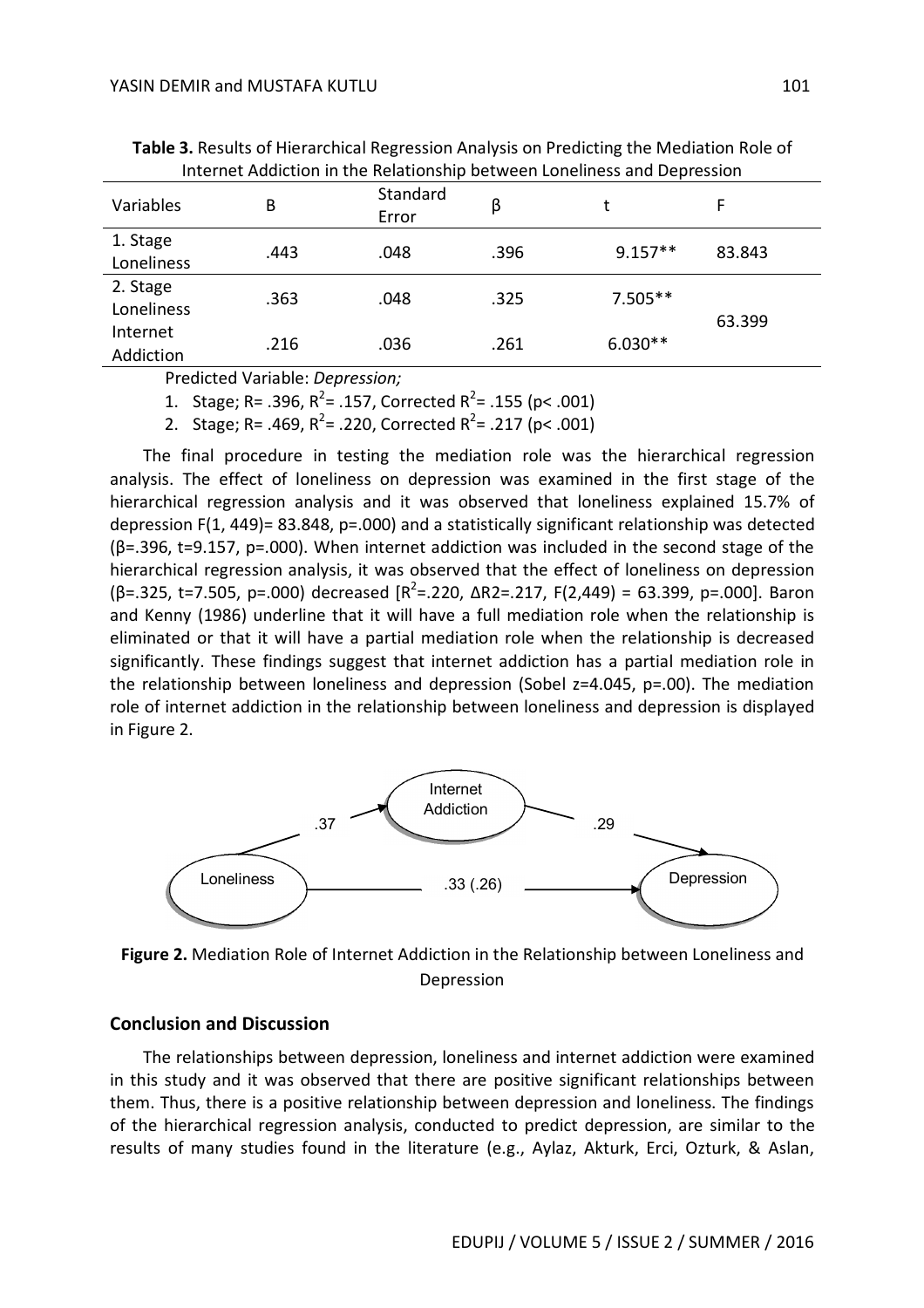2012; Bozoglan, Demirer, & Sahin, 2013; Holvast et al., 2015; Horman, Hansen, Cochian, & Lindsey, 2005; Morgan & Cotten, 2003; Sasmaz et al., 2014).

According to the study results, loneliness positively and significantly predicts internet addiction and internet addiction predicts depression in the same way. The relationship between loneliness and depression can be partially explained by internet addiction. The feeling of loneliness emerges due to an undesired individualization an individual is exposed to (Weiss, 1973). Lonely individuals are those whose relationships with other individuals are not at the desired levels and who are not content with the situation (Peplau & Perlman, 1982; Teppers et al., 2014).

Individuals who experience a deep feeling of loneliness seek various ways to avoid these situations and to compensate for their loneliness. These solutions can sometimes be valid and individuals can tend to socialize more in order to eliminate their loneliness. These solutions can sometimes lead individuals into difficult situations such as the adoption of undesired habits. When internet usage is considered as a solution for the loneliness that individuals experience, the reason why lonely individuals prefer the internet more can be detected. The Internet, which the individual initially uses as a solution for his or her loneliness, can turn into an addiction as it is used more and more over time and can lead to undesired problems when unavailable, just as in the case of other addictions (Griffiths, 2005; Kelleci, Guler, Sezer, & Golbasi, 2009). However, studies suggest that loneliness predicts internet addiction (Esen & Siyez, 2011; Morahan-Martin & Phyllis, 2000). Studies also underline that individuals whose internet addiction levels are high, have higher depressive tendencies than individuals with low internet addiction levels (Batigun & Kilic, 2011).

Researchers also emphasize that addictions are effective in developing depressive tendencies and that internet addiction is a crucial factor in explaining depression (Clark, Frith, & Demi, 2004; Young, 1997). A study on adolescents suggests similar results and states that when compared with other individuals, individuals who use the internet frequently have higher levels of depressive tendencies (Kelleci et al., 2009). It is obvious in these statements that individuals who experience a deep feeling of loneliness have a higher risk of internet addiction. It is also observed that individuals who are internet addicts display depressive tendencies more than individuals who are not internet addicts. In conclusion, this study suggests that internet addiction has a partial mediation role in the relationship between loneliness and depression.

As with all studies, there were several drawbacks in this current study too. The fact that only internet addiction's mediation role in the relationship between loneliness and depression was tested and that other variables weren't tested is considered a crucial restriction. Another restriction of the study was that the study was conducted on students from only one university. Using various mediation variables in studies which assess mediation and conducting the study on different sample groups would further contribute to the field. When the fact that internet addiction affects depressive tendencies is considered, it can be concluded that practices in decreasing internet addiction will contribute to decreasing depressive tendencies of individuals.

#### **Notes**

Corresponding author: YASIN DEMIR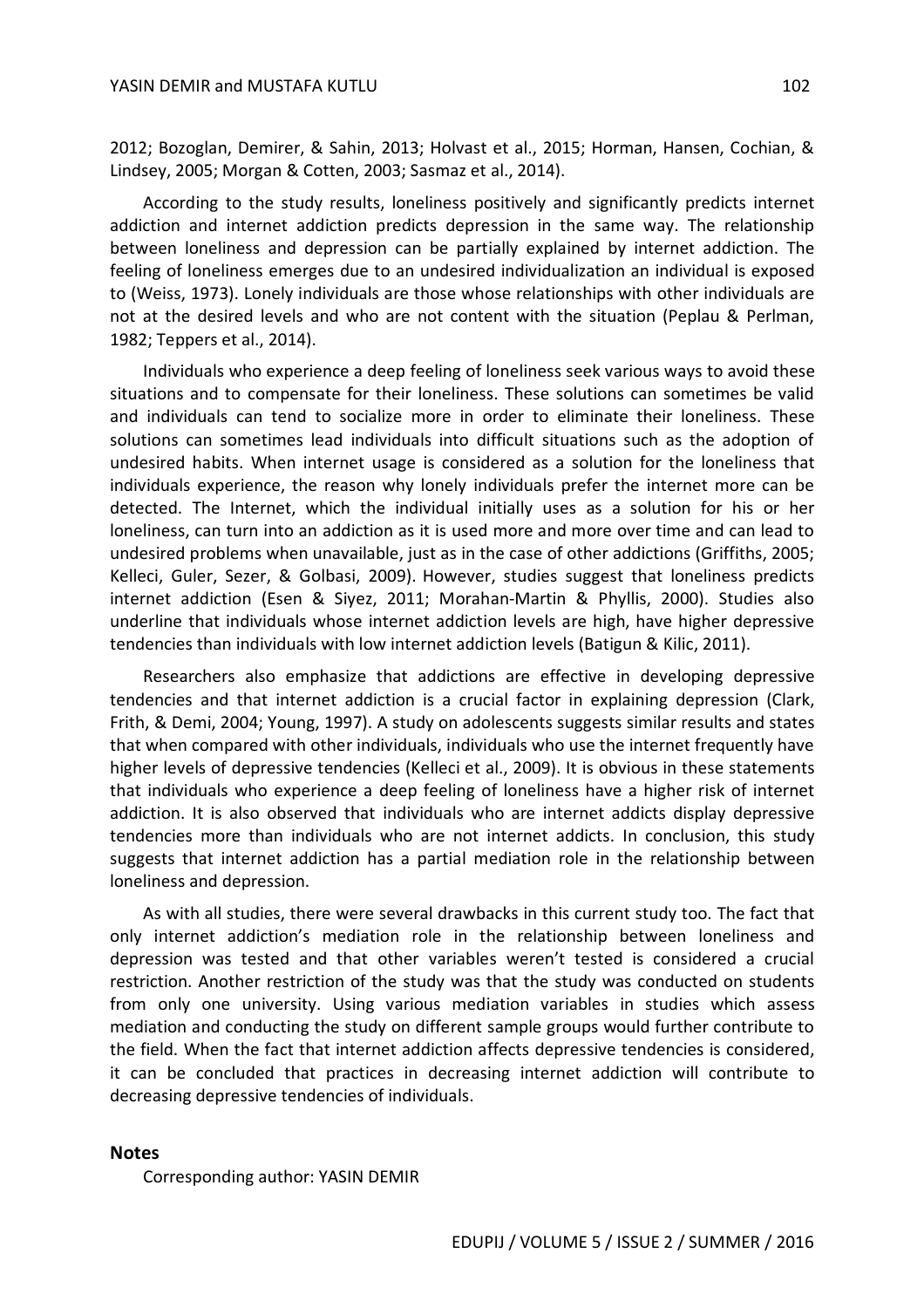#### **References**

- Arisoy, O. (2009). Internet addiction and its treatment. *Current Approaches in Psychiatry*, *1*(1), 55-67.
- Aylaz, R., Akturk, U., Erci, B., Ozturk, H., & Aslan, H. (2012). Relationship between depression and loneliness in elderly and examination of influential factors. *Archives of Gerontology and Geriatrics, 55,* 548-554.
- Baron, R. M., & Kenny, D. A. (1986). The moderator-mediator variable distinction in social psychological research: Conceptual, strategic, and statistical considerations. *Journal of Personality and Social Psychology, 51*(6), 1173-1182.
- Batigun, A. D., & Kilic, N. (2011). The relationships between internet addiction, social support, psychological symptoms and some socio-demographical variables. *Turkish Journal of Psychology*, *26*(67), 1-10.
- Bozoglan, B., Demirer, V., & Sahin, I. (2013). Loneliness, self-esteem, and life satisfaction as predictors of Internet addiction: A cross-sectional study among Turkish university students. *Scandinavian Journal of Psychology, 5*4(4), 313-319.
- Buyukozturk, S., Kilic-Cakmak, O., Akgun, O. E., Karadeniz, S., & Demirel, F. (2013). *Scientific research method. Ankara: Pegem A Press*.
- Ceyhan, A. A. (2011). University students' problematic internet use and communication skills according to the internet use purposes. *Educational Sciences: Theory & Practice, 11*(1), 59-77.
- Ceyhan, E., & Ceyhan, A. A. (2011) Loneliness and depression levels of students using a university counseling center. *Education, 36*(160), 81-92.
- Clark, D. J., Frith, K. H., & Demi, A. S. (2004). The physical, behavioral, and psychosocial consequences of internet use in college students. *Computers Informatics Nursing, 22*(3), 153-161.
- Dag, I. (1991). The reliability and validity of the SCL-90-R for university students. *Turkish Journal of Psychiatry, 2*, 5-12.
- Demir, A. (1989). Validity and reliability of the UCLA loneliness scale. *Turkish Journal of Psychology, 7*(23), 14-18.
- Derogatis, L. R. (1977). *SCL-90 Administration, scoring, and procedure manual for the revised version*. Baltimore: Consulting Psychologists*.*
- Doane, L. D., & Thurston, E. C. (2014). Associations among sleep, daily experiences, and loneliness in adolescence: Evidence of moderating and bidirectional pathways. *Journal of Adolescence, 37*(2), 145-154.
- Dogan, T., Cetin, B., & Sungur, M. Z. (2009). Reliability and validity of the Turkish version of Loneliness at Work Scale. *Anatolian Journal of Psychiatry, 10*(6), 271-277.
- Esen, E., & Siyez, D. M. (2011). An Investigation of psycho-social variables in predicting internet addiction among adolescents. *Turkish Psychological Counseling and Guidance Journal, 4*(36), 127-136.
- Griffiths, M. D. (2005). A components model of addiction within a biopsychosocial framework. *Journal of Substance Use, 10,* 191-197.
- Holvast, F., Burger, H., de Waal, M. M., van Marwijk, H. W., Comijs, H. C., & Verhaak, P. F. (2015). Loneliness is associated with poor prognosis in late-life depression: Longitudinal analysis of the Netherlands study of depression in older persons. *Journal of affective disorders*, *185*, 1-7.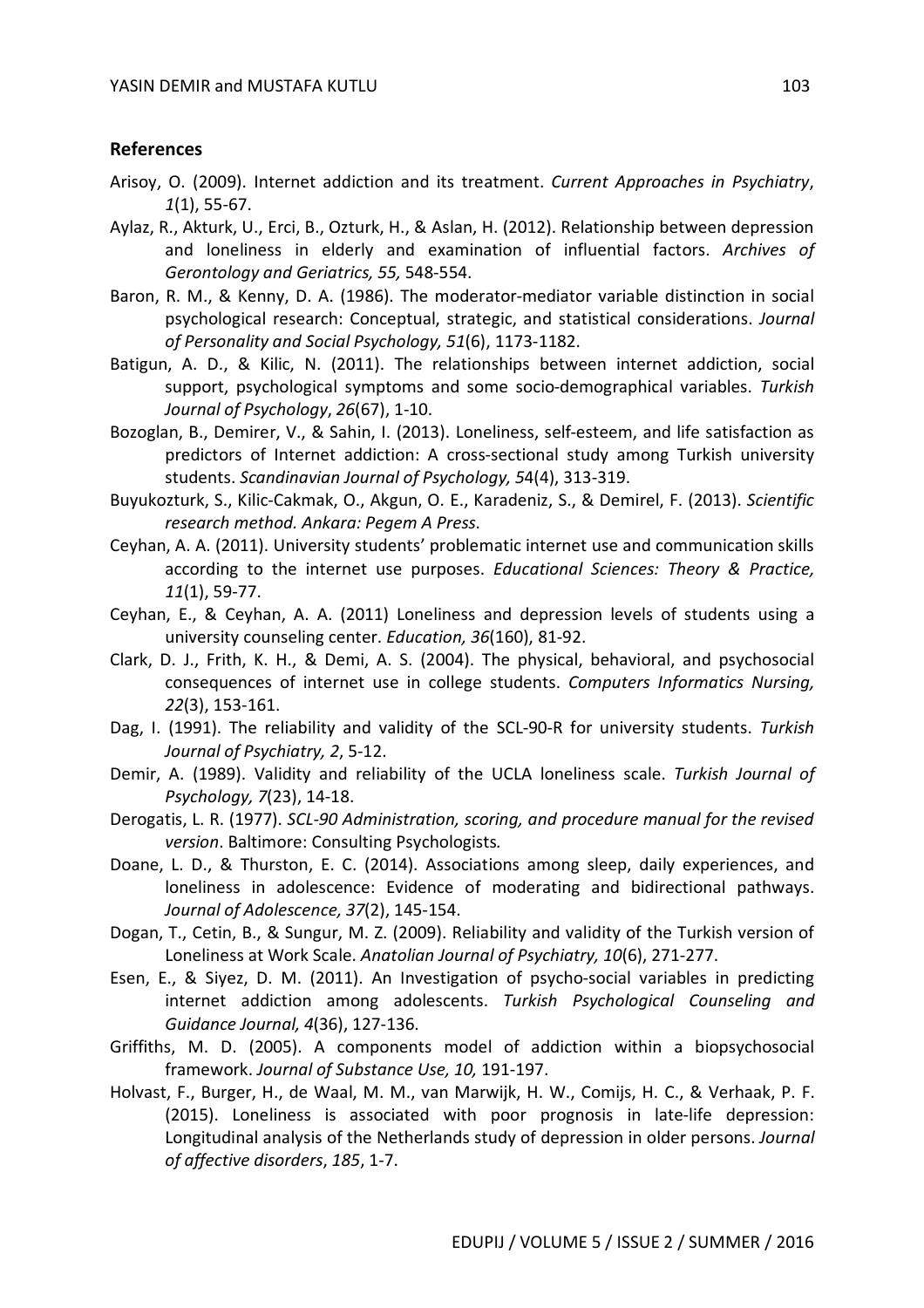- Horman, J. P., Hansen, C. E., Cochian, M. E., & Lindsey, C. R. (2005). Liar, liar: Internet faking but not frequency of use affect social skills, self-esteem, social anxiety, and aggression. *Cyber Psychology Behavior, 8*(1), 1-6.
- Karadas, C. (2014). Analysis of regional boarding secondary school students' assertiveness and loneliness levels and relationships between these factors: the case of Mus. Unpublished master's thesis. Inonu University, Education science institute, Malatya.
- Kelleci, M., Guler, N., Sezer, H., & Golbasi, Z. (2009). Relationships gender and psychiatric symptoms with duration of internet use among high school students. *TAF Preventive Medicine Bulletin, 8*(3), 223-230.
- Kim, H.S., Choi, Y.H., & Yoo, S .J. (2010). The study on the relations among ego-identity, stress, and internet addiction in high school students. *Journal of Korean Academy of Psychiatric and Mental Health Nursing, 19*(2), 173-185.
- Koenig, L. J., & Abrams, R. R. (1999). Adolescent loneliness and adjustment: A Focus on gender differences. In K. J. Rotenberg, & S. Hymel (Eds.), *Loneliness in childhood and adolescence* (pp. 296-322). Cambridge: Cambridge University Press.
- Kutlu, M., Savci, M., Demir, Y. & Aysan, F. (2016) [Turkish adaptation of Young's Internet Addiction Test-Short Form: a reliability and validity study on university students and adolescents]. *Anatolian Journal of Psychiatry,* 17 (Supplement 1), 69-76. Turkish. doi:10.5455/apd.190501
- Morahan-Martin, J., & Phyllis, S. (2000). Incidence and correlates of pathological Internet use among college students. *Computers in Human Behavior, 16*(1), 13-29.
- Morgan, C., & Cotten, S. R. (2003). The relationship between internet activities and depressive symptoms in a sample of college freshmen. *Cyber Psychology Behavior, 6*(2), 133-142.
- Ozen, H. (2016). Determining the Factors of Social Phobia Levels of University Students: A Logistic Regression Analysis. *Educational Process: International Journal, 5*(1), 38-53.
- Ozturk, M. O. (2004). *Ruh Sağlığı ve Bozuklukları* (10. Baskı). Ankara: Nobel Tip Kitapevleri.
- Pawlikowski, M., Altstötter-Gleich, C., & Brand, M. (2013). Validation and psychometric properties of a short version of Young's internet addiction test. *Computers in Human Behavior, 29*(3), 1212-1223.
- Peplau, L. A., & Perlman, D. (1982). Perspectives on loneliness. In L. A. Peplau, D. Perlman (Eds.), *Loneliness: A Sourcebook of Current Theory, Research and Therapy* (pp. 1-18). New York, NY: Wiley.
- Russell, D., Peplau, L. A., & Ferguson, M. L. (1978). Developing a measure of loneliness. *Journal of Personality Assessment, 42*(3), 290-294.
- Ryan, R. M., & Deci, E. L. (2000) Self-determination theory and the facilitation of intrinsic motivation, social development, and well-being. *American Psychologist, 55*(1), 68-78.
- Sasmaz, T., Oner, S., Kurt, A. O., Yapici, G., Yazici, A. E., Bugdayci, R., & Sis, M. (2014). Prevalence and risk factors of Internet addiction in high school students. *European Journal of Public Health, 24,* 15-20.
- Storch, E. A., & Masia-Warner, C. (2004). The relationship of peer victimization to social anxiety and loneliness in adolescent females. *Journal of Adolescence, 27*(3), 351-362.
- Teddlie, C., & Yu, F. (2007). Mixed methods sampling a typology with examples*. Journal of Mixed Methods Research, 1*(1), 77-100.